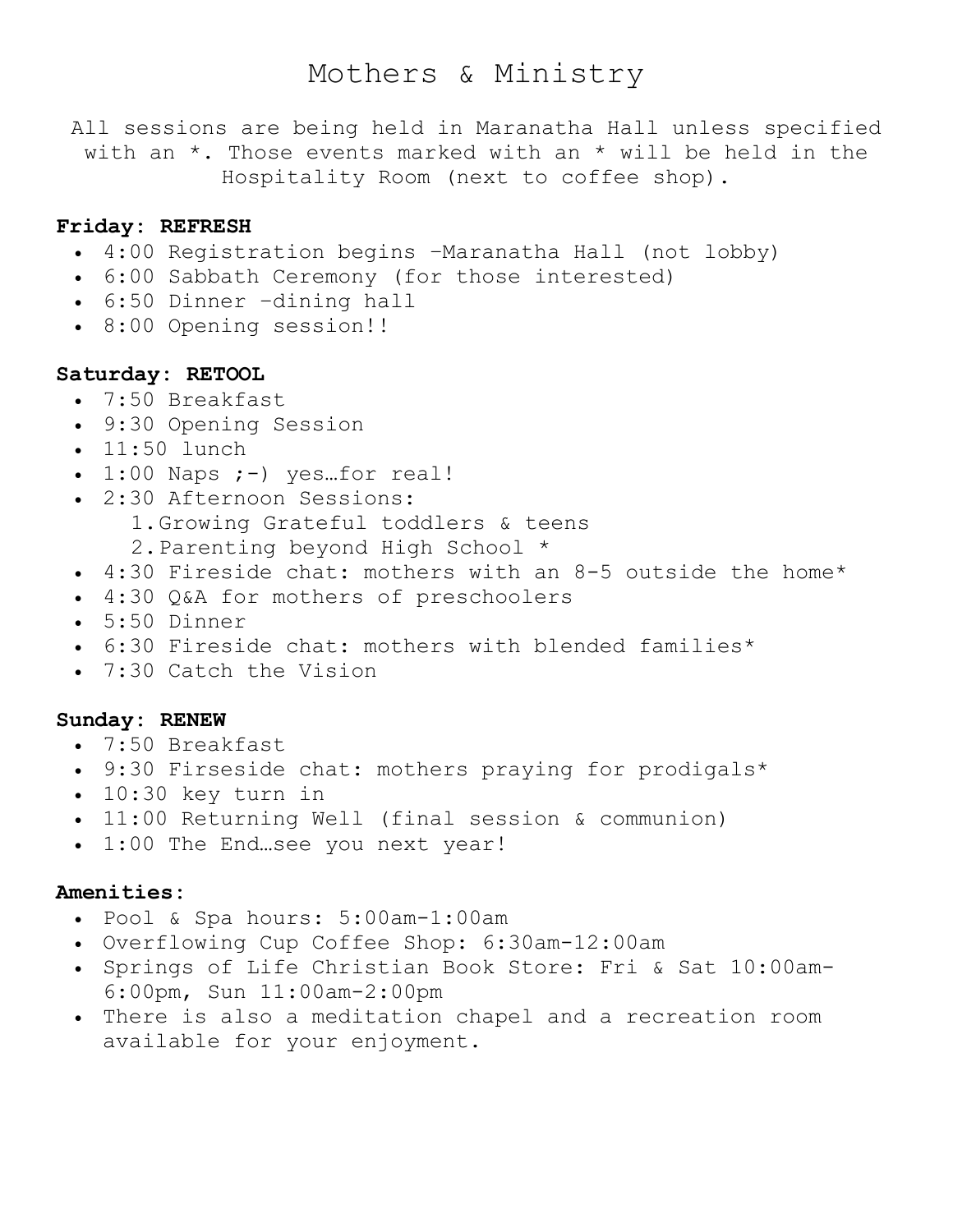#### **Descriptions:**

**Sabbath Ceremony-** It will begin with a brief explanation of the ceremony itself, its benefits, and how to incorporate it into your home. We will then kindle the Sabbath lights together to begin our amazing 2 day Sabbath together!

**Opening Session-** This general session we will focus on how to think spiritually through both the mundane and the puzzling times. Overcoming fears and failures, avoiding parent comparison and competition, and navigating our modern day culture are just some of the topics we will discuss.

**Naps-** Well, at the risk of stating the obvious…we will rest!!! Whether you curl up in your bed, spread a blanket on the grass, or sit by the lake, this time is designed to allow you to sleep and restore yourself physically. The Sabbath was given to physically rest our bodies, so naps are a sweet little gift from God! For those that don't enjoy napping, this time can also be used or to process the lessons you have heard already with God. Many times conferences are overbooked with classes and no time to process. Please take advantage of this time to reflect on what you are learning and listen for God's voice.

**Afternoon Sessions-** In the afternoon sessions we will split into those moms who have already launched their children or are about to, and those that are just starting or somewhere in the middle. Trae Holland will lead the class for Parenting Beyond High School, and Traci will teach the class for the youngers. This will be a time to perhaps gain some new parenting tools you can try out when you get home!

**Q&A-** This is an extra hour for Traci to answer specific questions that are somewhat specific to the preschool years.

**Fireside chats-** These will be intimate sessions by the fireplace in the hospitality room designed to help those in specific demographic or situations further process what they are learning together. These groups will allow for the lessons to be taken deeper by viewing them through a specific lens. This will not necessarily be a time to gain more information, but to think through how to apply what has already been said.

**Catch the Vision-** This is a special time for us to learn from a panel of mothers and their adult children. We will welcome two